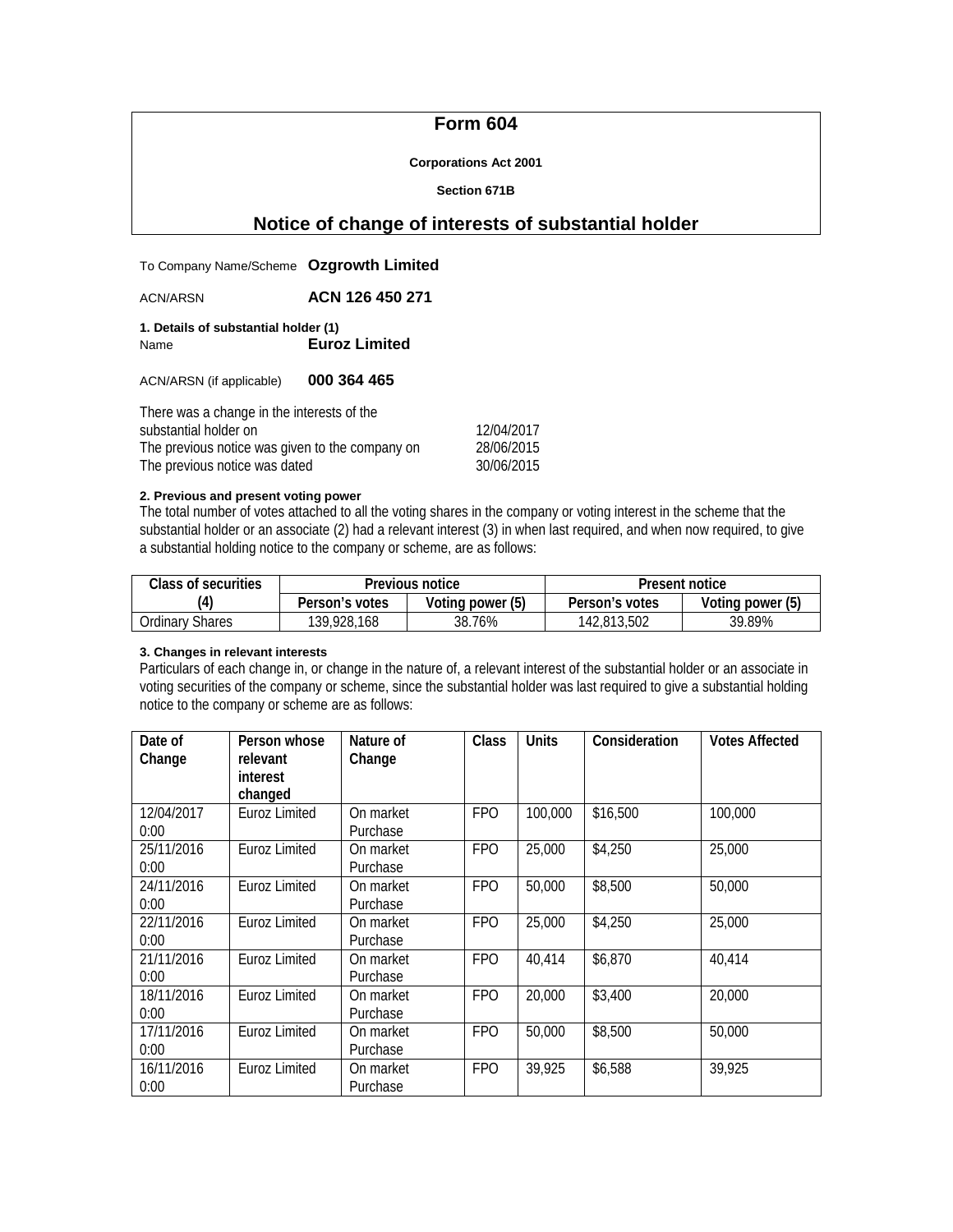| 15/11/2016<br>0:00 | Euroz Limited        | On market<br>Purchase | <b>FPO</b> | 50,000 | \$8,250 | 50,000 |
|--------------------|----------------------|-----------------------|------------|--------|---------|--------|
| 14/11/2016         | <b>Euroz Limited</b> | On market             | <b>FPO</b> | 50,000 | \$8,250 | 50,000 |
| 0:00               |                      | Purchase              |            |        |         |        |
| 11/11/2016         | Euroz Limited        | On market             | <b>FPO</b> | 50,000 | \$8,250 | 50,000 |
| 0:00               |                      | Purchase              |            |        |         |        |
| 10/11/2016         | <b>Euroz Limited</b> | On market             | <b>FPO</b> | 50,000 | \$8,250 | 50,000 |
| 0:00               |                      | Purchase              |            |        |         |        |
| 9/11/2016          | <b>Euroz Limited</b> | On market             | <b>FPO</b> | 50,000 | \$8,200 | 50,000 |
| 0:00               |                      | Purchase              |            |        |         |        |
| 8/11/2016          | Euroz Limited        | On market             | <b>FPO</b> | 50,000 | \$8,250 | 50,000 |
| 0:00               |                      | Purchase              |            |        |         |        |
| 7/11/2016          | Euroz Limited        | On market             | <b>FPO</b> | 50,000 | \$8,250 | 50,000 |
| 0:00               |                      | Purchase              |            |        |         |        |
| 4/11/2016          | Euroz Limited        | On market             | <b>FPO</b> | 50,000 | \$8,250 | 50,000 |
| 0:00               |                      | Purchase              |            |        |         |        |
| 3/11/2016          | Euroz Limited        | On market             | <b>FPO</b> | 50,000 | \$8,250 | 50,000 |
| 0:00               |                      | Purchase              |            |        |         |        |
| 2/11/2016          | <b>Euroz Limited</b> | On market             | <b>FPO</b> | 50,000 | \$8,250 | 50,000 |
| 0:00               |                      | Purchase              |            |        |         |        |
| 1/11/2016          | <b>Euroz Limited</b> | On market             | <b>FPO</b> | 50,000 | \$8,000 | 50,000 |
| 0:00               |                      | Purchase              |            |        |         |        |
| 31/10/2016         | Euroz Limited        | On market             | <b>FPO</b> | 50,000 | \$8,000 | 50,000 |
| 0:00               |                      | Purchase              |            |        |         |        |
| 28/10/2016         | <b>Euroz Limited</b> | On market             | <b>FPO</b> | 50,000 | \$8,250 | 50,000 |
| 0:00               |                      | Purchase              |            |        |         |        |
| 27/10/2016         | Euroz Limited        | On market             | <b>FPO</b> | 50,000 | \$8,250 | 50,000 |
| 0:00               |                      | Purchase              |            |        |         |        |
| 26/10/2016         | Euroz Limited        | On market             | <b>FPO</b> | 50,000 | \$8,250 | 50,000 |
| 0:00               |                      | Purchase              |            |        |         |        |
| 25/10/2016         | Euroz Limited        | On market             | <b>FPO</b> | 50,000 | \$8,250 | 50,000 |
| 0:00               |                      | Purchase              |            |        |         |        |
| 24/10/2016         | Euroz Limited        | On market             | <b>FPO</b> | 50,000 | \$8,250 | 50,000 |
| 0:00               |                      | Purchase              |            |        |         |        |
| 21/10/2016<br>0:00 | Euroz Limited        | On market<br>Purchase | <b>FPO</b> | 50,000 | \$8,250 | 50,000 |
| 20/10/2016         | Euroz Limited        | On market             | <b>FPO</b> | 50,000 | \$8,250 | 50,000 |
| 0:00               |                      | Purchase              |            |        |         |        |
| 19/10/2016         | Euroz Limited        | On market             | <b>FPO</b> | 50,000 | \$8,250 | 50,000 |
| 0:00               |                      | Purchase              |            |        |         |        |
| 18/10/2016         | Euroz Limited        | On market             | <b>FPO</b> | 50,000 | \$8,000 | 50,000 |
| 0:00               |                      | Purchase              |            |        |         |        |
| 17/10/2016         | <b>Euroz Limited</b> | On market             | <b>FPO</b> | 50,000 | \$8,000 | 50,000 |
| 0:00               |                      | Purchase              |            |        |         |        |
| 14/10/2016         | <b>Euroz Limited</b> | On market             | <b>FPO</b> | 50,000 | \$8,000 | 50,000 |
| 0:00               |                      | Purchase              |            |        |         |        |
| 13/10/2016         | <b>Euroz Limited</b> | On market             | <b>FPO</b> | 50,000 | \$8,000 | 50,000 |
| 0:00               |                      | Purchase              |            |        |         |        |
| 12/10/2016         | Euroz Limited        | On market             | <b>FPO</b> | 50,000 | \$8,000 | 50,000 |
| 0:00               |                      | Purchase              |            |        |         |        |
| 10/10/2016         | Euroz Limited        | On market             | <b>FPO</b> | 50,000 | \$8,000 | 50,000 |
| 0:00               |                      | Purchase              |            |        |         |        |
| 7/10/2016          | Euroz Limited        | On market             | <b>FPO</b> | 50,000 | \$8,000 | 50,000 |
| 0:00               |                      | Purchase              |            |        |         |        |
| 6/10/2016          | Euroz Limited        | On market             | <b>FPO</b> | 50,000 | \$8,000 | 50,000 |
| 0:00               |                      | Purchase              |            |        |         |        |
| 5/10/2016          | Euroz Limited        | On market             | <b>FPO</b> | 50,000 | \$8,000 | 50,000 |
|                    |                      |                       |            |        |         |        |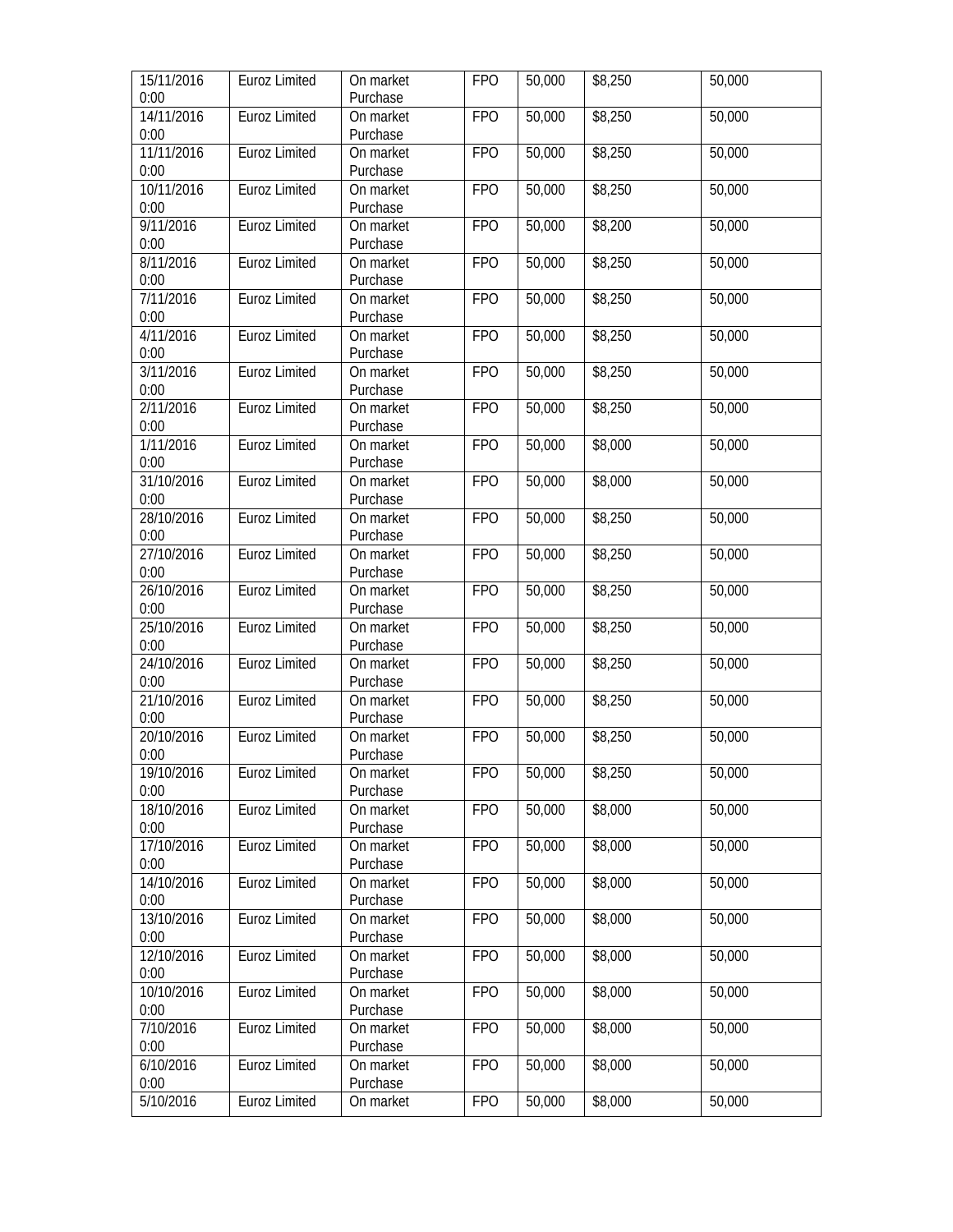| 0:00                           |                      | Purchase              |            |        |                     |        |
|--------------------------------|----------------------|-----------------------|------------|--------|---------------------|--------|
| $\overline{3/10/2016}$<br>0:00 | <b>Euroz Limited</b> | On market<br>Purchase | <b>FPO</b> | 50,000 | \$8,000             | 50,000 |
| 30/09/2016<br>0:00             | Euroz Limited        | On market<br>Purchase | <b>FPO</b> | 50,000 | \$8,230             | 50,000 |
| 29/09/2016<br>0:00             | Euroz Limited        | On market<br>Purchase | <b>FPO</b> | 50,000 | \$8,000             | 50,000 |
| 28/09/2016<br>0:00             | Euroz Limited        | On market<br>Purchase | <b>FPO</b> | 50,000 | \$8,000             | 50,000 |
| 27/09/2016<br>0:00             | Euroz Limited        | On market<br>Purchase | <b>FPO</b> | 50,000 | \$8,000             | 50,000 |
| 26/09/2016<br>0:00             | <b>Euroz Limited</b> | On market<br>Purchase | <b>FPO</b> | 50,000 | \$8,000             | 50,000 |
| 23/09/2016<br>0:00             | Euroz Limited        | On market<br>Purchase | <b>FPO</b> | 50,000 | \$8,000             | 50,000 |
| 22/09/2016<br>0:00             | Euroz Limited        | On market<br>Purchase | <b>FPO</b> | 50,000 | \$8,000             | 50,000 |
| 21/09/2016<br>0:00             | <b>Euroz Limited</b> | On market<br>Purchase | <b>FPO</b> | 50,000 | \$8,000             | 50,000 |
| 20/09/2016<br>0:00             | Euroz Limited        | On market<br>Purchase | <b>FPO</b> | 50,000 | \$7,985             | 50,000 |
| 19/09/2016<br>0:00             | Euroz Limited        | On market<br>Purchase | <b>FPO</b> | 49,661 | \$7,697             | 49,661 |
| 15/09/2016<br>0:00             | Euroz Limited        | On market<br>Purchase | <b>FPO</b> | 50,000 | \$7,750             | 50,000 |
| 14/09/2016<br>0:00             | Euroz Limited        | On market<br>Purchase | <b>FPO</b> | 50,000 | $\sqrt{$7,750}$     | 50,000 |
| 13/09/2016<br>0:00             | Euroz Limited        | On market<br>Purchase | <b>FPO</b> | 50,000 | \$7,750             | 50,000 |
| 12/09/2016<br>0:00             | Euroz Limited        | On market<br>Purchase | <b>FPO</b> | 50,000 | \$7,750             | 50,000 |
| $\frac{9}{09/2016}$<br>0:00    | Euroz Limited        | On market<br>Purchase | <b>FPO</b> | 50,000 | $\overline{$8,000}$ | 50,000 |
| 8/09/2016<br>0:00              | <b>Euroz Limited</b> | On market<br>Purchase | <b>FPO</b> | 50,000 | \$8,000             | 50,000 |
| 7/09/2016<br>0:00              | Euroz Limited        | On market<br>Purchase | <b>FPO</b> | 50,000 | \$8,000             | 50,000 |
| 6/09/2016<br>0:00              | Euroz Limited        | On market<br>Purchase | <b>FPO</b> | 50,000 | \$8,000             | 50,000 |
| 5/09/2016<br>0:00              | Euroz Limited        | On market<br>Purchase | <b>FPO</b> | 50,000 | \$7,750             | 50,000 |
| 2/09/2016<br>0:00              | <b>Euroz Limited</b> | On market<br>Purchase | <b>FPO</b> | 50,000 | \$7,750             | 50,000 |
| 30/06/2015<br>0:00             | <b>Euroz Limited</b> | On market<br>Purchase | <b>FPO</b> | 35,334 | \$5,477             | 35,334 |

## **4. Present relevant interests**

Particulars of each relevant interest of the substantial holder in voting securities after the change are as follows:

| Holder of relevant | <b>Registered holder</b> | Person entitled to be | Class and number | Persons Votes |
|--------------------|--------------------------|-----------------------|------------------|---------------|
| interest           | of securities            | registered as holder  | of securities    |               |
| Euroz Limited      | Zero Nominees Pty<br>_td | Zero Nominees Pty Ltd | 142,813,502      | 142.813.502   |

# **5. Changes in association**

The persons who have become associates (2) of, ceased to be associates of, or have changed the nature of their association (9) with, the substantial holder in relation to voting interests in the company or scheme are as follows: